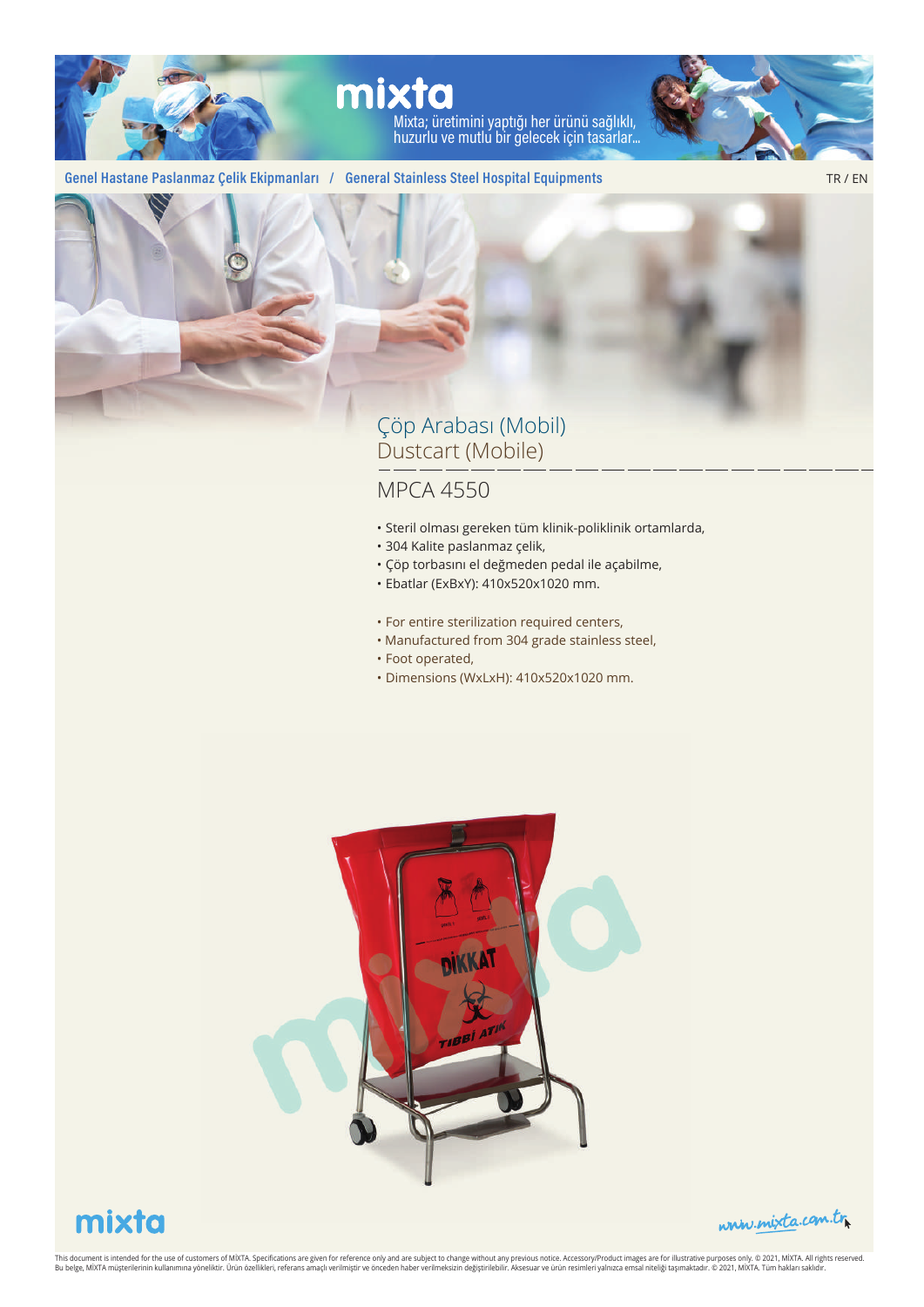

#### **General Stainless Steel Hospital Equipments**



### Dustcart (Mobile)

### MPCA 4550

- For entire sterilization required centers,
- Manufactured from 304 grade stainless steel,
- Foot operated,
- Dimensions (WxLxH): 410x520x1020 mm.



## mixta

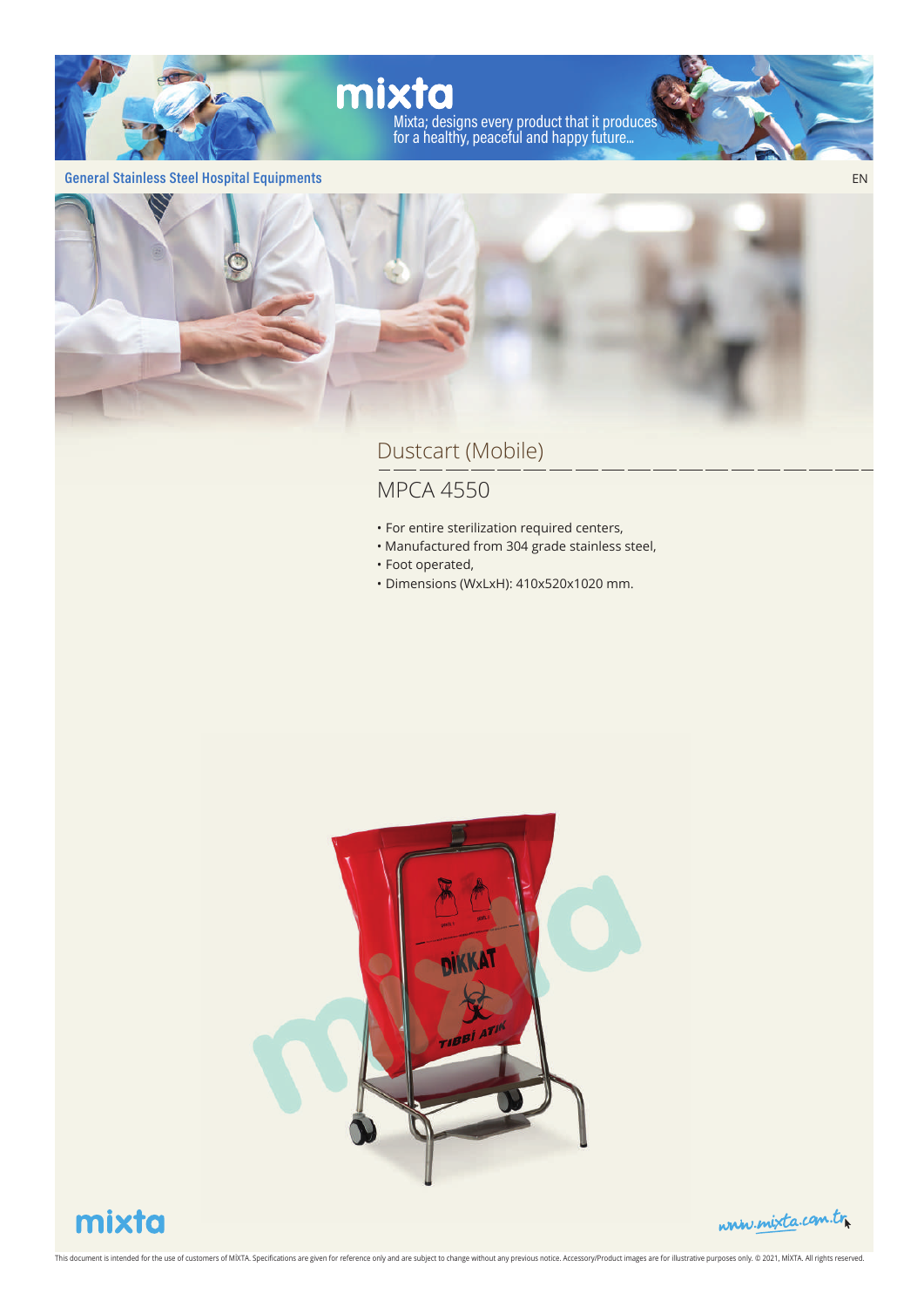

#### **Allgemeine Ausrüstungen aus Edelstahl für das Krankenhaus / General Stainless Steel Hospital Equipments**

ALM / EN



### Abfallgestell, fahrbar Dustcart (Mobile)

- Für alle klinische und poliklinische Sterilbereiche,
- Edelstahl der Güte 304,
- berührungsfreie Öffnung des Mülbeutels durch den Fußpedal
- Abmessungen (BxLxT): 410x520x1020 mm.
- For entire sterilization required centers,
- Manufactured from 304 grade stainless steel,
- Foot operated,
- Dimensions (WxLxH): 410x520x1020 mm.





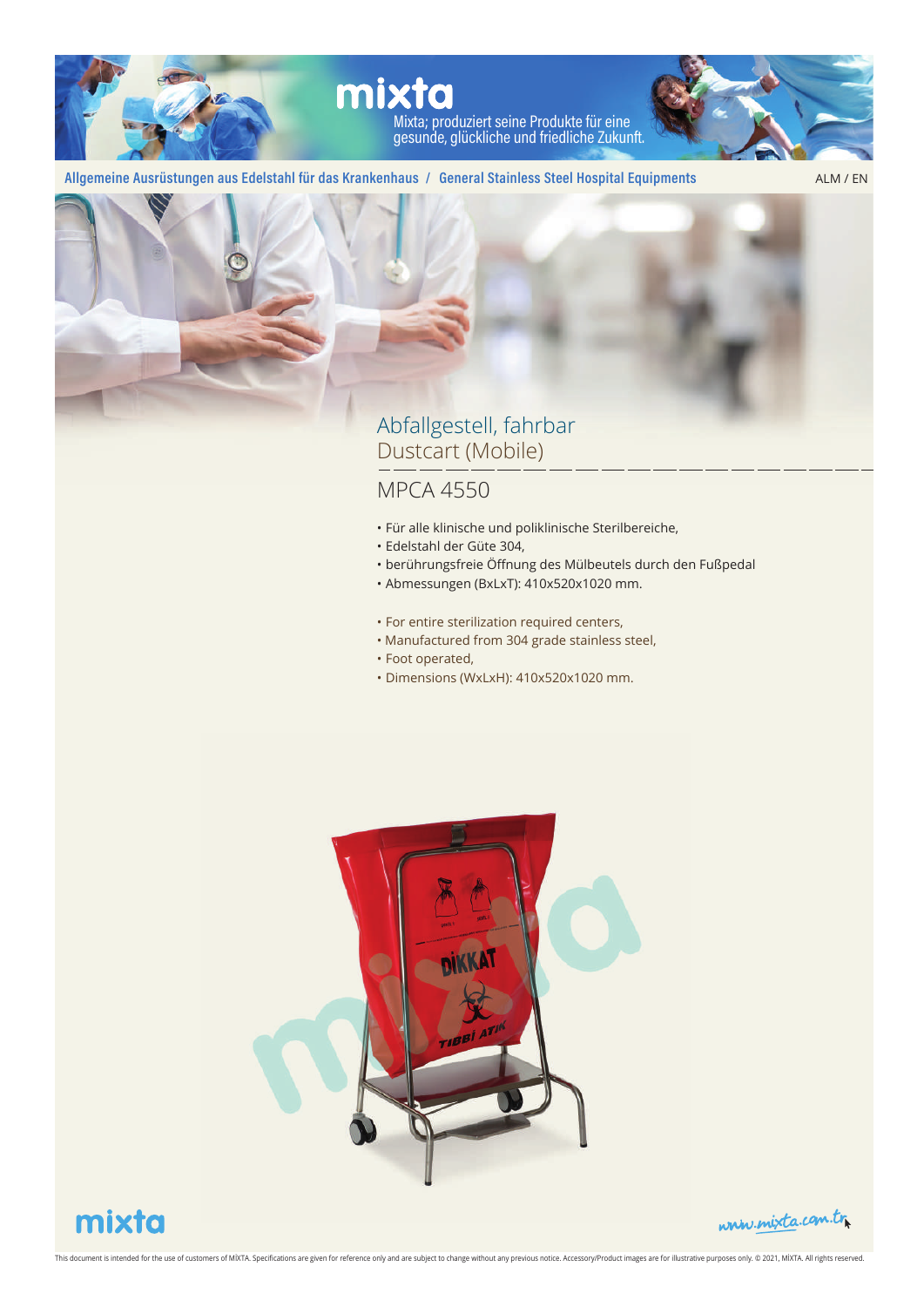mixta Nous produisons des équipements médicaux pour un avenir sain

#### **Équipements généraux d'hôpital en acier inoxydable / General Stainless Steel Hospital Equipments**

FR / EN



#### Poubelle Mobile Dustcart (Mobile)

- Adapté pour tout espace stérilisé,
- En acier inoxydable de qualité 304,
- Ouverture sans contacte grâce à une pédale,
- Dimensions (lxLxH) : 410x520x1020 mm
- For entire sterilization required centers,
- Manufactured from 304 grade stainless steel,
- Foot operated,
- Dimensions (WxLxH): 410x520x1020 mm.





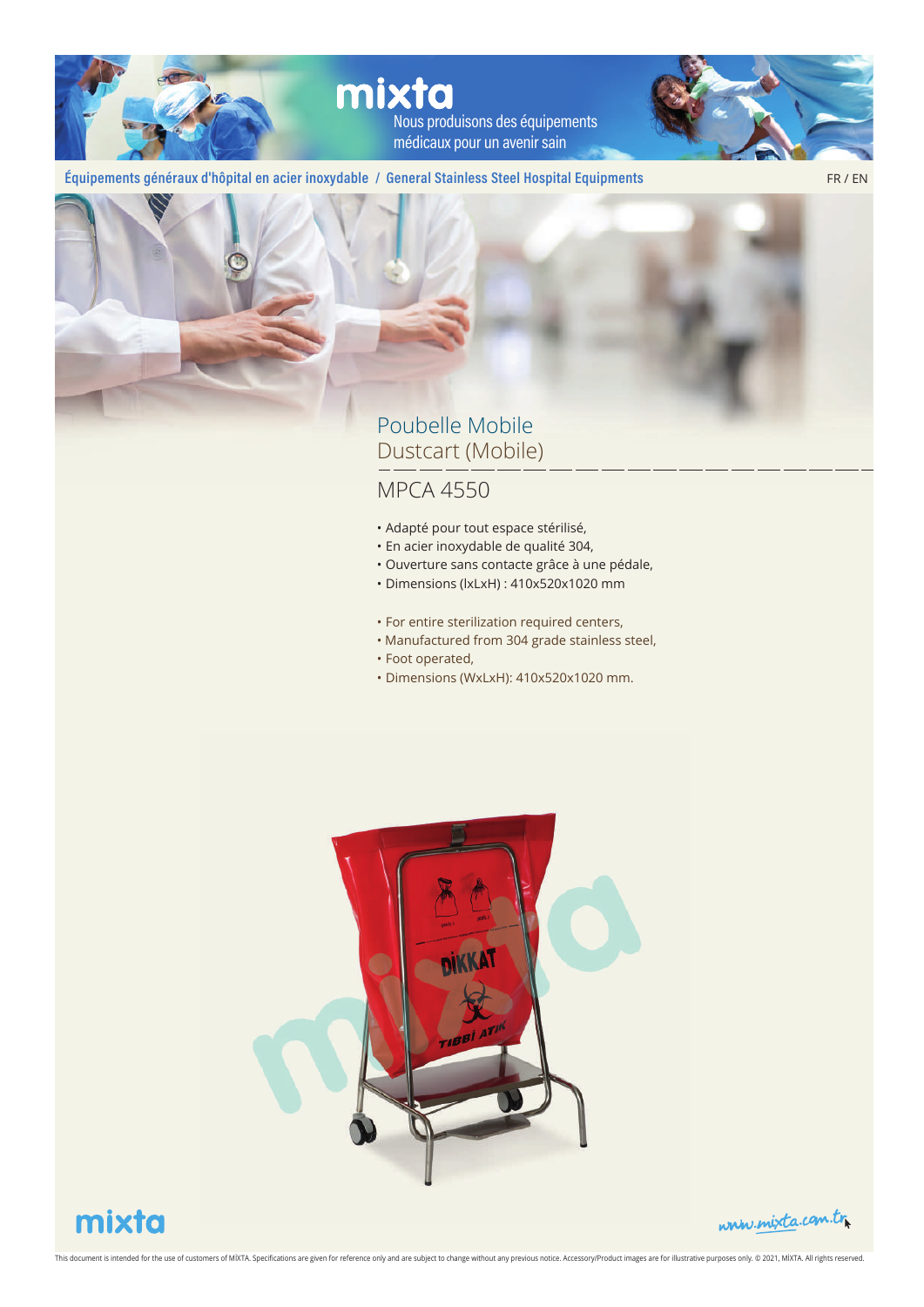

#### Оборудование для больниц общего профиля из нержавеющей стали

RUS / EN



#### Мобильная мусорная тележка Dustcart (Mobile)

#### MPCA 4550

- Для всех клинических поликлинических сред, где должно быть стерильно
- Сделан из нержавеющей стали 304 качества.
- Возможность не прикасаясь открыть мусорный пакет с педалью.
- Размеры (ШхДхВ): 410x520x1020 мм.
- For entire sterilization required centers,
- Manufactured from 304 grade stainless steel,
- Foot operated,
- Dimensions (WxLxH): 410x520x1020 mm.



## mixta

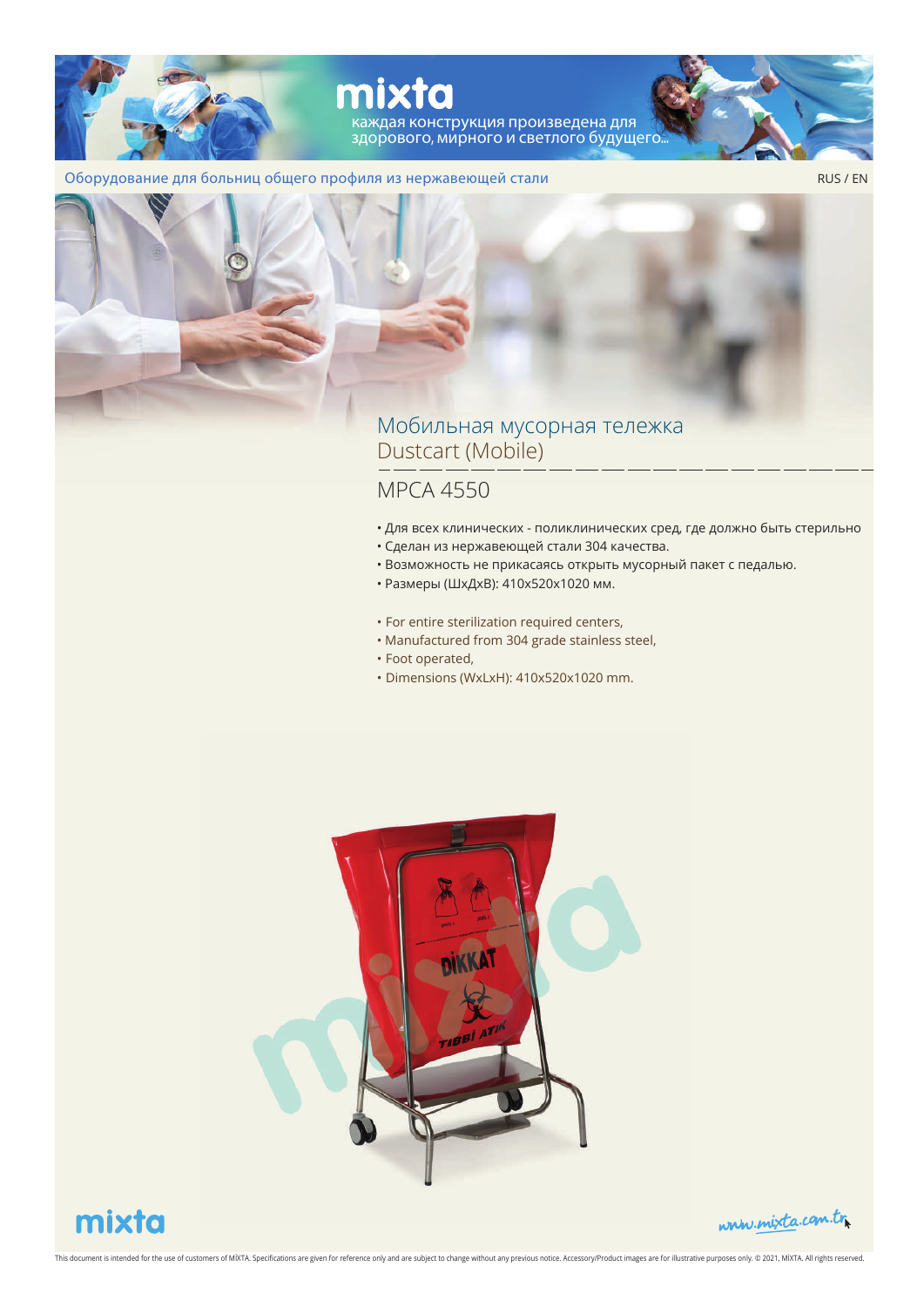

General Stainless Steel Hospital Equipments المعدات الفولاذية الغير القابلة للصدأ في المستشفيات العامة

AR / EN



عربة القمامة (جوال) Dustcart (Mobile)

MPCA 4550

• كافة ارافق الصحية والعيادات الخارجية التي يجب أن تكون معقمة، • فوز مقاوم للصدأ ذات جودة ،304 • إمكانية فتح كيس القمة عن طريق الدواسة يدون اللمس، •التوازن في الأرض وعدم الانزلاق بفضل العجليتين، • ابعاد (العرضxالطولxارتفاع): 410 × 520 × 1020 مم.

- For entire sterilization required centers,
- Manufactured from 304 grade stainless steel,
- Foot operated,
- Dimensions (WxLxH): 410x520x1020 mm.



## mixta

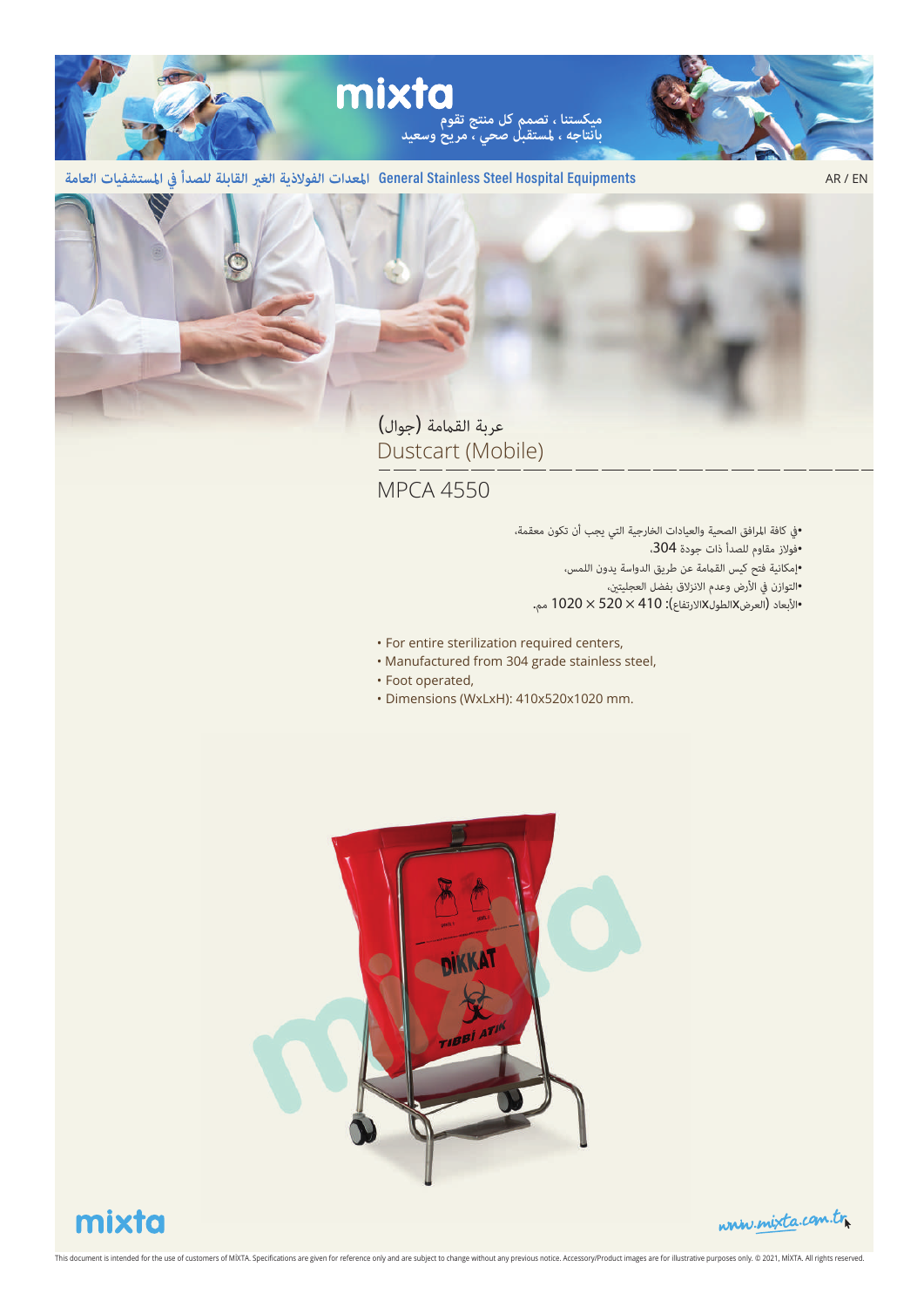

#### **Equipo General de acero inoxidable para los hospitales / General Stainless Steel Hospital Equipments**

ESP / EN



### Carro Basurero (Movil) Dustcart (Mobile)

- En todos los ambientes clinicas-policlinicas que tienen que ser esteril
- Acero inoxidable de calidad 304
- La bolsa de basura se puede abrir con pedal sin tocarle con las manos,
- Dimensiones (ExBxY): 410x520x1020 mm.
- For entire sterilization required centers,
- Manufactured from 304 grade stainless steel,
- Foot operated,
- Dimensions (WxLxH): 410x520x1020 mm.